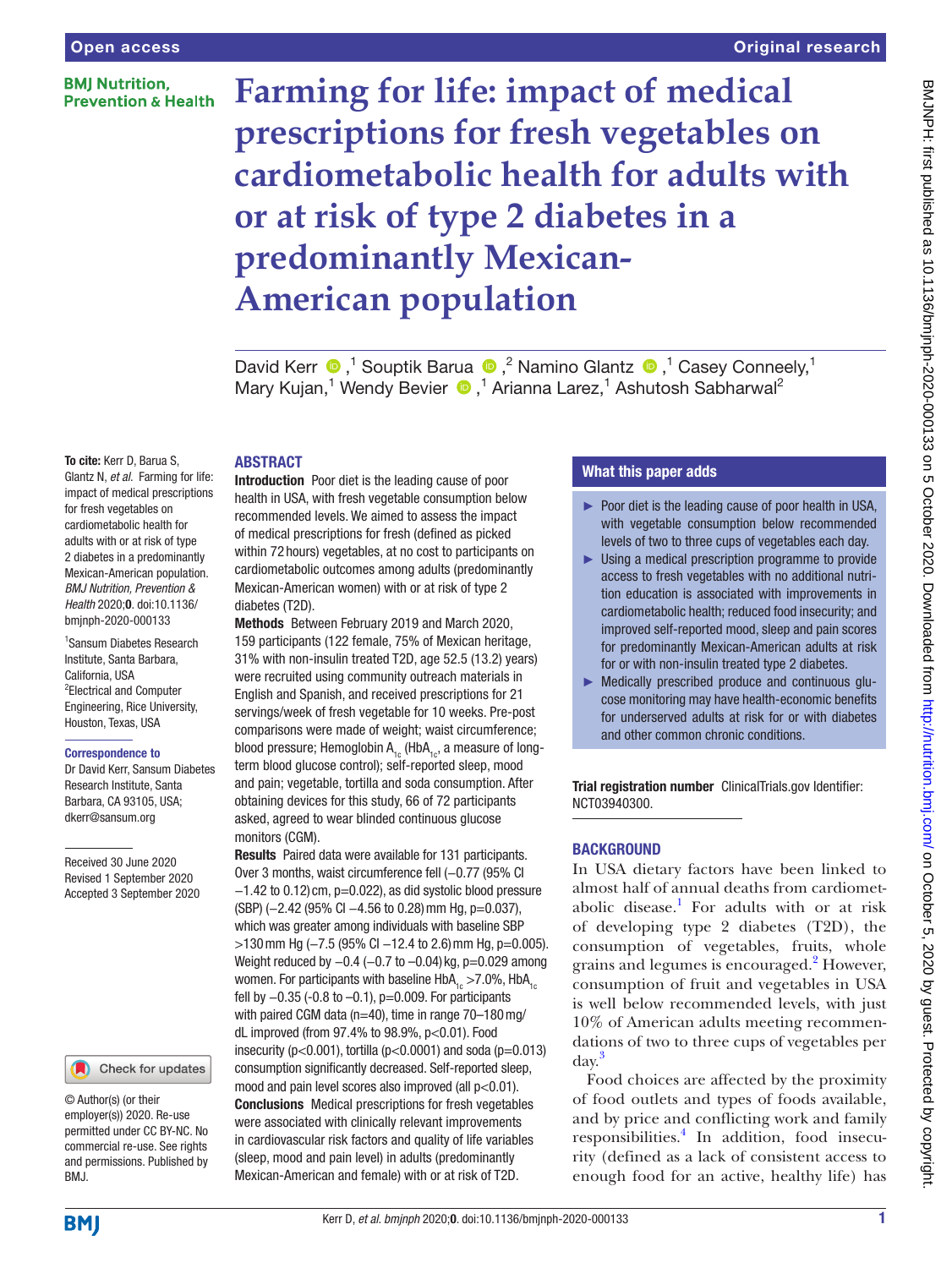also been linked to negative health outcomes, including T2D, coronary heart disease, cancer and mental health problems.<sup>5</sup> In 2018, 11% of US households were food insecure some time during the year, including 4.3% (5.6 million households) with very low food security (defined as households in which the food intake of one or more members was reduced and eating patterns disrupted because of insufficient money and other resources for food).<sup>[6](#page-7-5)</sup> Food insecure households experience cycles of food scarcity, which can result in negative compensatory behaviours such as consumption of low-cost, energydense foods, skipping meals and binge eating when food is available.<sup>[7](#page-7-6)</sup> The intake of cheap foods with low nutrient, high energy (eg, refined grains and trans fats or saturated fats) is a major risk factor for progression of T2D.<sup>8</sup>

Compared with non-Hispanic whites, rates of T2D are higher among US Hispanic/Latino adults,<sup>[9](#page-7-8)</sup> and this population is also more likely to participate in federal programmes such as the Supplemental Nutrition Assistance Program  $(SNAP)$ .<sup>10</sup> A recent microsimulation study suggested that implementing healthy food prescriptions within government healthcare programmes could generate substantial health gains and be highly cost-effective.<sup>[11](#page-7-10)</sup> At present, little is known about the health and economic impacts of incentivising individuals to choose healthier options, including the use of medical prescriptions for food.

A recent study assessed the feasibility of using medical prescriptions for organic vegetables to improve health outcomes for adults with T2D. In the pilot study, over 3 months, there was a clinically significant reduction in blood pressure, with the majority of participants showing measurable improvements in weight, waist circumference and food insecurity.<sup>12</sup> The aim of this study was to use a prospective, observational cohort design to test the hypothesis that providing medical prescriptions to increase access to fresh vegetables improves cardiometabolic outcomes for adults with or at risk of T2D.

# **METHODS**

The study (Farming for Life) began in February 2019. Locally (Central Coast of California), 43% of the population is Hispanic/Latino (predominantly Mexican-American) with high rates of T2D and prediabetes.<sup>[13](#page-7-12)</sup> Potential participants were recruited via bilingual (Spanish and English) outreach materials and with help from bilingual community health workers (known as 'Especialistas'). Participants were recruited through community outreach, from existing programmes, Latinofocused community organisations, and local health and social services. Approaches to recruitment included engagement with and referrals, including providing details of the inclusion and exclusion criteria, from local Federally Qualified Health Centers; community service providers; academic institutions with high English as a Second Language enrolment (ie, Hispanic-serving institutions); employers; media (Spanish and English

language); social media; advertisements; participation in community events; and ad hoc interaction with Especialistas. Eligible and consented participants provided baseline demographic and clinical information (see below). Data were collected on age, gender, self-reported race/ ethnicity, health insurance status and whether participants had been informed of a diagnosis of T2D by a qualified medical provider.

Subsequently, participants collected 10 weekly prescriptions, signed by a medically qualified practitioner from Sansum Diabetes Research Institute, for fresh vegetables (organic and non-organic) from institutional review board (IRB) approved community sites which served as storage and distribution locations. The vegetables for this programme were sourced and purchased wholesale from four farms within 70 miles of the distribution location/s and within 72hours of being picked from the fields. The types of vegetables were dependent on seasonal availability. At each weekly prescription pick-up visit, participants received the recommended 21 weekly servings of fresh vegetables excluding starchy vegetables.<sup>14</sup>

For comparison, data collection by trained research staff was repeated 12 weeks from baseline. The end points for comparison were changes in blood pressure, weight, waist circumference, glycaemic control, time in range as measured by continuous glucose monitoring (CGM) and HbA<sub>1c</sub> levels (a measure of long-term blood glucose control) compared with baseline measurements. Additional assessments were made on the impact of the vegetable prescriptions on food security, mood, sleep and pain, as well as vegetable, tortilla and soda consumption. All questionnaires were available in English and Spanish.

Farming for Life participants were adults with or at risk of developing T2D living in Santa Barbara County. Inclusion criteria included adults aged ≥18 years of age with a self-reported diagnosis of T2D for at least 6 months or self-reported as at risk for developing T2D using the American Diabetes Association diabetes risk assessment tool.[15](#page-7-14) Exclusion criteria included current or previous use of insulin, pregnancy or any active clinically significant disease or disorder which in the investigator's opinion could interfere with participation in the study.

Height, weight and waist circumference were measured following the guidelines from the *National Health and Nutrition Examination Survey Anthropometry Procedure Manual*, January 2016.<sup>16</sup> Body mass index was then calculated using the Quetelet Index (body weight (kilograms) divided by height squared (meters)).<sup>17</sup> Resting blood pressure was measured following 2017 guidelines set forth by the American College of Cardiology/American Heart Association Task Force on Clinical Practice Guidelines.<sup>[18](#page-7-17)</sup>

Comparisons were also made at baseline and after 12 weeks from baseline of:

- $\blacktriangleright$  Finger-stick HbA<sub>1c</sub> (Siemens DCA Vantage, Siemens Healthcare, Norwood, Massachusetts, USA) measured by research staff.
- ► Level of food security, assessed by a six-item short form[.19](#page-7-18) (available at: [https://www.ers.usda.gov/](https://www.ers.usda.gov/media/8279/ad2012.pdf)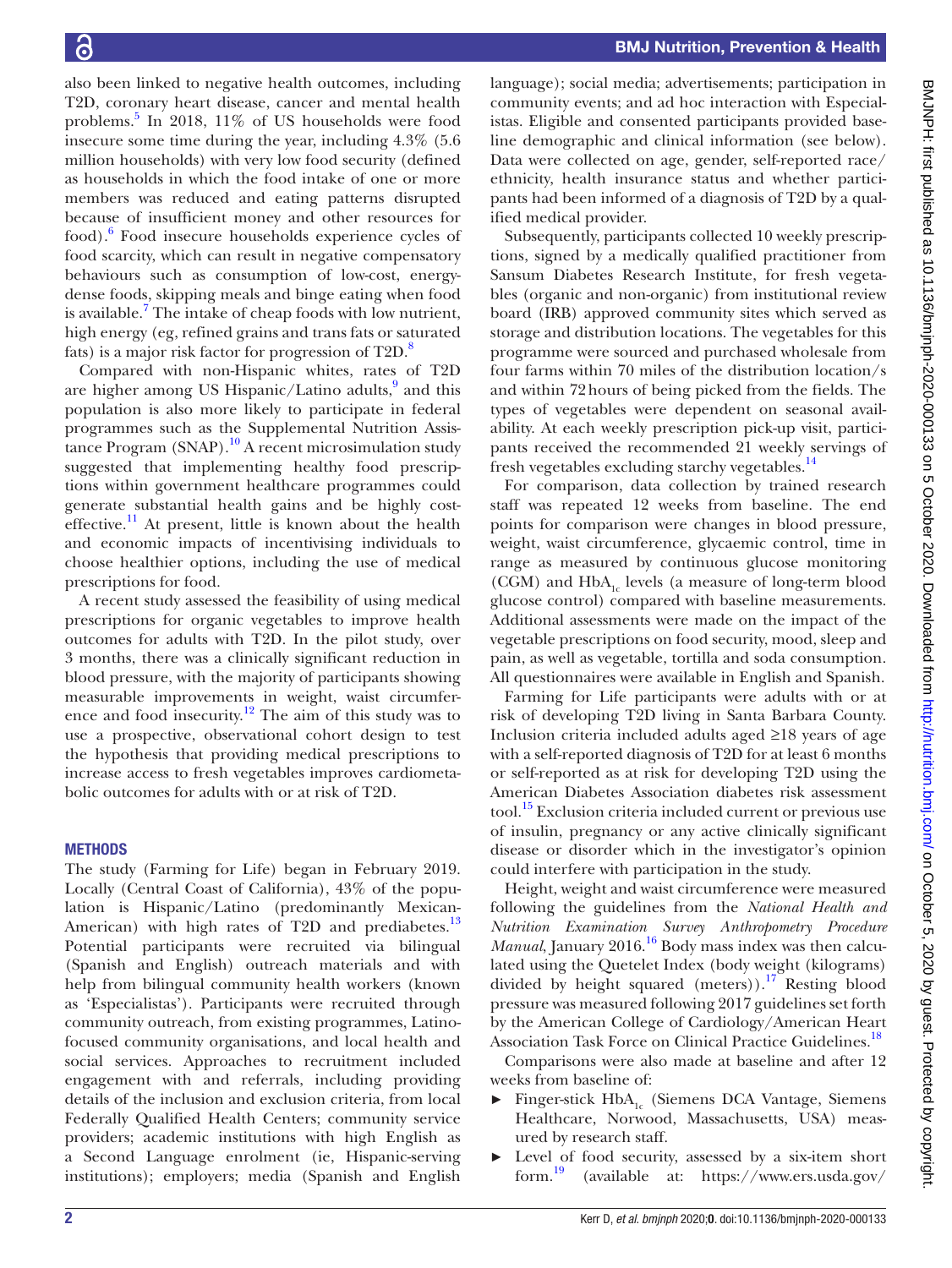[media/8279/ad2012.pdf](https://www.ers.usda.gov/media/8279/ad2012.pdf)). The questionnaire consists of six questions regarding food security or insecurity, and the choices for answers are 'often true', 'sometimes true', 'never true' and 'don't know or refused'.

- ► Concurrent medications, assessed by visual inspection of medication containers brought to the study site by each participant.
- Self-reported sleep, mood and pain scores, used 100mm Visual Analogue Scales to answer the question, 'How would you rate your sleep/mood/pain over the course of the past 7 days?' from worst sleep/ mood to best sleep/mood and worst pain to no pain. For the final set of measurements, participants were blinded to the baseline scores.
- Acculturation, assessed using the Brief Acculturation Scale for Hispanics. This is a participant-reported questionnaire in which response options are 1=only Spanish, 2=Spanishmore than English, 3=Spanishand English equally, 4=Englishmore than Spanish and 5=only English. Items are summed and divided by the number of items. A low level of acculturation is a score of  $\leq 3.0$  and a high level is  $>3.0$ .<sup>[20](#page-7-19)</sup>
- Preprogramme and postprogramme questionnaires about (A) Daily sugar-sweetened beverage consump-tion<sup>[21](#page-7-20)</sup> (available at: [https://www.cdc.gov/brfss/ques](https://www.cdc.gov/brfss/questionnaires/pdf-ques/2017_BRFSS_Pub_Ques_508_tagged.pdf)[tionnaires/pdf-ques/2017\\_BRFSS\\_Pub\\_Ques\\_508\\_](https://www.cdc.gov/brfss/questionnaires/pdf-ques/2017_BRFSS_Pub_Ques_508_tagged.pdf) [tagged.pdf\)](https://www.cdc.gov/brfss/questionnaires/pdf-ques/2017_BRFSS_Pub_Ques_508_tagged.pdf), (B) Number of times per week eating meals prepared away from home<sup>22</sup> (available at: [https://wwwn.cdc.gov/Nchs/Nhanes/2017-2018/](https://wwwn.cdc.gov/Nchs/Nhanes/2017-2018/DBQ_J.htm#DBD895) [DBQ\\_J.htm#DBD895\)](https://wwwn.cdc.gov/Nchs/Nhanes/2017-2018/DBQ_J.htm#DBD895), and (C) Number of flour and/ or corn tortillas consumed daily for over previous 30 days.
- Self-reported vegetable consumption, using the questions (in English and Spanish): (A) 'what percent of Farming for Life vegetables did you discard?' (B) 'how frequently did you eat fresh vegetables before the programme?' and (C) 'how frequently do you eat vegetables now?'
- After the 3-month visit, participants were invited to attend a follow-up visit 6months postbaseline for an additional measurement of blood pressure and  $HbA<sub>1c</sub>$ level.

# Continuous glucose monitoring

Starting in May 2019, after obtaining IRB approval, a subset of 66 of 72 participants asked (53 female, age 53.3±13.1 years, 10 with T2D) agreed to wear a blinded CGM (Abbott Freestyle Libre Pro CGM) for 2 weeks after enrolment (baseline) and during the final 2 weeks of the study to determine if there were additional effects, beyond  $HbA_{1c}$ , of the vegetable prescriptions on CGM-based glucose metrics, including time in range (70–180mg/dL) and glucose variability. Participants were trained to wear CGM sensors using manufacturer educational materials under the supervision of research staff. The CGM data for each participant were summarised using manufacturer software which produces both a statistical and graphical display of data. CGM analyses were based on published

recommendations.[23](#page-7-22) Due to the interruption of the study because of COVID-19, we had CGM data at the final visit from 40 participants.

# Statistical analyses

Based on our pilot study (n=21 adults with T2D) in which systolic blood pressure (SBP) fell by −6.8 13.7mm Hg (mean $\pm$ SD), to achieve an  $\alpha$ =0.05 and a power of 0.9, the minimum sample size for this study was set at 45 participants. Data analyses were performed using Social Science Statistics (<https://www.socscistatistics.com/>) and MATLAB software [\(https://www.mathworks.com/](https://www.mathworks.com/), V.R2019b). For each variable, normality of distribution was assessed using the Kolmogorov-Smirnov test. Participants with paired data (ie, data available from baseline and final visits) were compared with those only providing data from their baseline visit using unpaired Student's t-test or Mann-Whitney U test for data not normally distributed. Subsequently, comparisons were made of data at baseline with the same measurements from the final visit for participants with paired data. For normally distributed data, differences were evaluated using the Student's t-test and using the Wilcoxon signed-ranks test for paired data not normally distributed. Statistical significance was expressed at the 5% level.

# **RESULTS**

The study began in February 2019, and data from participants have been included up to March 2020, the start of the COVID-19 pandemic in California. Over that period, 159 participants (age 52.5±13.2(mean±SD) years, 49 with T2D) were enrolled ([figure](#page-2-0) 1 and [table](#page-3-0) 1); 28 chose not to attend at some point after their first visit. Reasons for this are not completely known but included participants moving away, challenges related to weekly pick-up as well as a perceived lack of need for weekly produce, and concerns about COVID-19. Forty-seven participants also returned for a follow-up visit at 6 months postbaseline (ie, 3 months after completion of Farming for Life). In addition, final visits within the scheduled times were



<span id="page-2-0"></span>Figure 1 Participation flow between February 2019 and March 2020. Note: Recruitment and follow-up visits were cancelled after March 2020 due to the COVID-19 pandemic. CGM, continuous glucose monitors.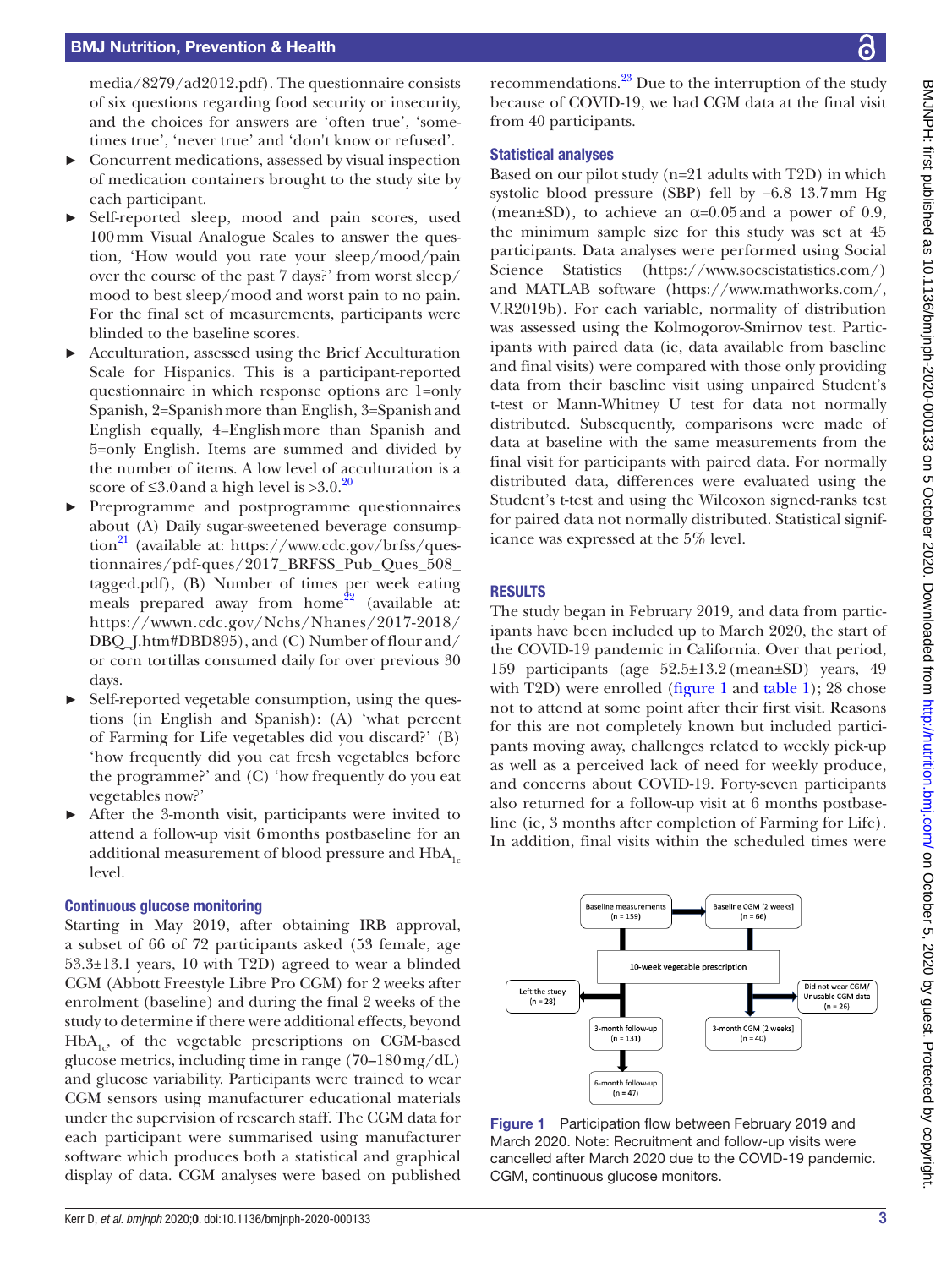<span id="page-3-0"></span>

| Table 1 Baseline characteristics of all enrolled participants |                                  |            |
|---------------------------------------------------------------|----------------------------------|------------|
|                                                               | Total                            |            |
| <b>Number of participants</b>                                 | 159 (122 female)                 |            |
| Age (years) mean±SD                                           | $52.5 + 13.2$                    |            |
| Female                                                        | $52.3 + 12.4$                    |            |
| Male                                                          | $53.3 + 15.4$                    |            |
|                                                               | <b>Number of</b><br>participants | Percentage |
| Race/ethnicity                                                |                                  |            |
| Hispanic/Latino                                               | 119                              | 75%        |
| Non-Hispanic white                                            | 32                               | 20%        |
| African-American                                              | $\overline{4}$                   | 2.5%       |
| Asian                                                         | 3                                | 2%         |
| Native American                                               | 1                                | 0.5%       |
| Place of birth                                                |                                  |            |
| Mexico                                                        | 100                              | 63%        |
| Central/South America                                         | 7                                | 4%         |
| <b>USA</b>                                                    | 45                               | 28%        |
| Other                                                         | 6                                | 4%         |
| No data                                                       | 1                                | 0.6%       |
| <b>Employment status</b>                                      |                                  |            |
| Employed                                                      | 139                              | 86%        |
| Unemployed                                                    | 9                                | 6%         |
| <b>Retired</b>                                                | 11                               | 8%         |
| <b>Health insurance status</b>                                |                                  |            |
| Has insurance                                                 | 103                              | 65%        |
| No insurance                                                  | 56                               | 35%        |
| Diabetes status (T2D)                                         |                                  |            |
| Has diabetes                                                  | 49                               | 31%        |
| At risk for diabetes (HbA <sub>16</sub> )<br>$< 5.7\%$ )      | 40                               | 25%        |
| Prediabetes (HbA <sub>1c</sub> 5.7%<br>to 6.4%)               | 70                               | 44%        |

T2D, type 2 diabetes.

not possible for an additional 16 participants due to the impact of the COVID-19 pandemic. Their data have been excluded from the analyses.

Baseline characteristics of participants are shown in [table](#page-3-0) 1.

Median score for acculturation was 1.38 (IQR: 1 to 4.4) showing a low level of acculturation.<sup>[20](#page-7-19)</sup> For the 31% selfreporting a T2D diagnosis, the average time elapsed from T2D diagnosis was 10.6 (8.6) years.

In [table](#page-3-1) 2 we have stratified participants at baseline into two groups: one with participants who provided paired data (ie, preintervention and postintervention data) and another with participants who only had baseline data.

For the 131 participants with paired data, waist circumference was lower at 3 months compared with baseline  $(-0.77 \ (95\% \ CI \ -1.42 \ to \ 0.12) \ cm, \ p=0.022)$ , associated with a fall in SBP (−2.42 (95% CI −4.56 to 0.28) mm Hg, p=0.037). The fall in SBP was greater

<span id="page-3-1"></span>Table 2 Comparison of baseline data for participants providing baseline and postintervention (n=131) versus participants providing data on their first visit only (n=28). Results shown as mean±SD

| Variable                            | <b>Participants</b><br>with paired<br>data | <b>Participants</b><br>with baseline<br>data only | P value |
|-------------------------------------|--------------------------------------------|---------------------------------------------------|---------|
| Weight (kg)                         | $80.4 \pm 19.5$                            | $88.2 \pm 26.3$                                   | 0.073   |
| Waist<br>circumference (cm)         | $102.7 + 14.1$                             | $102.6 \pm 14.5$                                  | 0.977   |
| Systolic blood<br>pressure (mm Hg)  | $121.3 \pm 15.2$                           | $115.0 \pm 16.9$                                  | 0.054   |
| Diastolic blood<br>pressure (mm Hg) | $67.8 + 9.3$                               | $71.2 + 8.8$                                      | 0.078   |
| $HbA_{10}$ (%) (median<br>(IQR))    | $6.0$ (5.7 to 6.6)                         | $6.3$ (5.4 to 8.0)                                | 0.897   |
| Sleep (mm)*                         | 56 (43 to 75)                              | 50 (44 to 75)                                     | 0.667   |
| Mood $(mm)^*$                       | 70 (50 to 82)                              | 60 (49 to 82)                                     | 0.441   |
| Pain (mm)*                          | 61 (35 to 85)                              | 60 (59 to 96)                                     | 0.441   |

\*Self-reported sleep, mood and pain scores using 100mm Visual Analogue Scales with a range from 0 (worst sleep/worst mood/worst pain) to 100 (for best sleep/best mood/no pain).

among individuals with baseline SBP >130 mm Hg (−7.5 (95% CI −12.4 to 2.6) mm Hg, p=0.005). Diastolic blood pressure was unchanged (67.8+9.3 mm Hg at baseline compared with 67.5±9.0 at the final visit). Weight also reduced by −0.4 kg (−0.7 to –0.04, p=0.029) among women. For participants with baseline  $HbA_{1c} > 7.0\%$ , HbA<sub>1c</sub> decreased by  $-0.35\%$  ( $-0.8$  to  $-0.1$ , p=0.009). Changes in metrics for the 131 participants completing the study are shown in [table](#page-4-0) 3.

For all participants, the proportion with either low or very low food security was 35% at enrolment, which dropped significantly to  $13\%$  after 3 months (p<0.001). In terms of food choices for individuals with paired data, there was a drop in daily consumption of tortillas from 3 (IQR: 0.5 to 4.5) to 1.5 (0 to 2.5) ( $p<0.0001$ ), with the reduction overwhelmingly in corn-based tortillas (p<0.0001). Similarly, self-reported consumption of soda fell over the same time period, from 3 (0 to 8) per month to 2 (0 to 5) ( $p=0.013$ ). The number of meals eaten outside of the home each week was not significantly different at baseline compared with at 3 months. Self-reported waste of the prescribed vegetables averaged 0%–25%. Frequency of vegetable consumption increased significantly, with 50% of the 120 participants who completed the exit questionnaire consuming vegetables at least once a day at 3 months, compared with 15% at baseline (p<0.0001).

At enrolment, 33% of participants were taking oral hypoglycaemic agents (OHA) and, 29% took blood pressure lowering therapies. Over the 3-month period, six had reduced or stopped their OHA, and one had the dose increased. Three participants had their blood pressure medicines discontinued.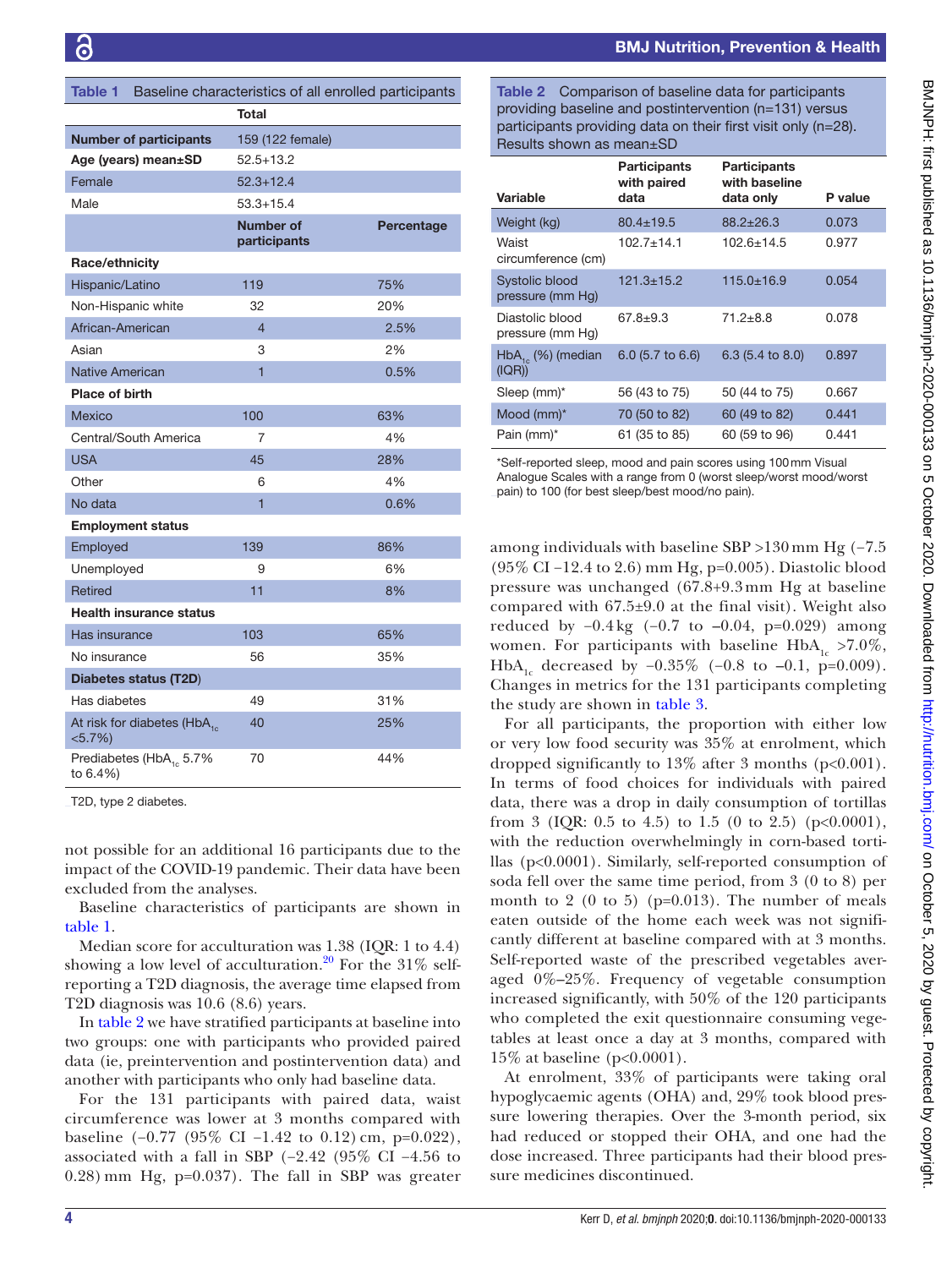<span id="page-4-0"></span>Table 3 Comparison of variables collected at first and final visits for participants with paired data (ie, at baseline and from the final visit). Results are shown as mean±SD unless otherwise stated

| Variable                                  | <b>Subgroup</b> | <b>Number</b> | <b>Baseline</b><br>visit   | <b>Final</b><br>visit | P value        |
|-------------------------------------------|-----------------|---------------|----------------------------|-----------------------|----------------|
| Weight (kg)                               |                 | 131           | $80.4 \pm 19.5$            | $80.1 \pm 19.2$       | <b>NS</b>      |
|                                           | Female          | 107           | $79.4 \pm 18.6$            | 78.7±18.6             | 0.03           |
|                                           | Male            | 24            | $86.3 \pm 21.2$            | $86.4 \pm 21.0$       | <b>NS</b>      |
|                                           |                 |               |                            |                       |                |
| Waist (cm)                                |                 | $131$         | $102.7 \pm 14.1$           | $101.9 + 14.1$        | 0.02           |
|                                           | Female          | 107           | $102.7 \pm 13.9$           | $101.8 \pm 13.9$      | 0.02           |
|                                           | Male            | 24            | $102.6 \pm 15.2$           | $102.3 \pm 15.4$      | <b>NS</b>      |
| <b>Baseline</b>                           | Female >88 cm   | 92            | $105.9 \pm 12.0$           | $104.8 \pm 12.4$      | 0.01           |
| <b>Baseline</b>                           | Male $>102$ cm  | 10            | $117.4 \pm 11.9$           | $117.0 \pm 12.4$      | <b>NS</b>      |
|                                           |                 |               |                            |                       |                |
| <b>Systolic blood pressure</b><br>(mm Hg) |                 | 131           | $121.3 \pm 15.2$           | $118.9 \pm 15.9$      | 0.03           |
|                                           | Female          | 107           | $121.9 \pm 15.9$           | $119.2 \pm 16.7$      | 0.04           |
|                                           | Male            | 24            | $118.7 \pm 11.3$           | $117.2 \pm 12.1$      | N <sub>S</sub> |
| <b>Baseline</b>                           | $>130$ mm Hq    | 40            | $139.5 \pm 7.1$            | $132.0 \pm 16.7$      | 0.005          |
|                                           |                 |               |                            |                       |                |
| $HbA_{1c}$ (%)<br><b>Median (IQR)</b>     |                 |               | 6.0 (5.7 to 6.6)           | 6.1 (5.7 to 6.6)      | <b>NS</b>      |
| <b>Baseline</b>                           | $< 5.7\%$       | 29            | $5.6$ (5.5 to 5.6)         | 5.6 (5.4 to 5.7)      | <b>NS</b>      |
|                                           | 5.7%-6.4%       | 63            | $5.9(5.8 \text{ to } 6.1)$ | $6.0$ (5.8 to 6.2)    | <b>NS</b>      |
|                                           | $\ge 6.5\%$     | 39            | 7.4 (6.7 to 8.0)           | 7.2 (6.6 to 7.7)      | 0.02           |
|                                           | $>7.0\%$        | 25            | 7.9 (7.4 to 8.5)           | 7.6 (7.1 to 8.1)      | 0.009          |
|                                           |                 |               |                            |                       |                |
| Sleep (mm)*                               |                 | 131           | 56 (43 to 75)              | 73 (50 to 80)         | < 0.0001       |
| Mood (mm)*                                |                 | 131           | 70 (50 to 82)              | 75 (58 to 88)         | 0.004          |
| Pain (mm)*                                |                 | 131           | 61 (35 to 85)              | 73 (49 to 99)         | 0.007          |

\*Self-reported sleep, mood and pain scores using 100mm Visual Analogue Scales with a range from 0 (worst sleep/worst mood/worst pain) to 100 (for best sleep/best mood/no pain).

NS, not significant.

### Continuous glucose monitoring

For all participants with both baseline and postintervention CGM data (n=40), there was a significant improvement in time in range (70–180) mg/dl (from 97.4% to 98.9%, p<0.01). Participants were stratified by baseline  $HbA<sub>1c</sub>$  at baseline into at-risk (HbA<sub>1c</sub> < 5.7%), pre-T2D  $(HbA<sub>1c</sub>5.7\% - 6.4\%)$ , and T2D  $(HbA<sub>1c</sub> > 6.4\%)$ . After stratifying by baseline  $HbA<sub>1c</sub>$  levels, there was a significant improvement for time in 70–180mg/dL range (median (IQR) 1.9% (0.3 to 3.7) %, p=0.0014) and a reduction in glucose variability measured as the percentage coefficient of variation (%CV) (−1.8 (−2.8 to 1.0) %) in the pre-T2D group (p=0.029) over 3 months ([figure](#page-5-0) 2). There was also a non-significant decrease in average glucose (−13.8 (3.4 to 22.8) mg/dL,  $p=0.055$  in the group with a baseline  $HbA_{1c} > 6.4\%.$ 

# Follow-up visit at 6 months

Forty-seven participants (41 female, aged 60.0±11.2 years) returned for a follow-up visit at 6 months, that is, 3 months after completion of the Farming for Life programme ([table](#page-5-1) 4). In this subgroup, compared with baseline values, there were significant reductions in SBP and  $HbA_{1c}$  (both p=0.03).

# **DISCUSSION**

In USA, poor diet is now the leading cause of poor health, contributing to more than half a million deaths each year. $25$  In addition, over the past 50 years, food insecurity has replaced hunger as a major contributor to America's current nutrition crisis.<sup>26</sup> The US Department of Agriculture spends \$70 billion each year to reduce food insecurity through the SNAP as well as other initiatives; however, participants still experience disparities in the quality of food compared with food-secure households.<sup>[27](#page-7-26)</sup> Disparities have also been documented in the prevalence of overweight and obesity, drivers of the progression of T2D, among low-income and racial/ethnic minority populations. For example,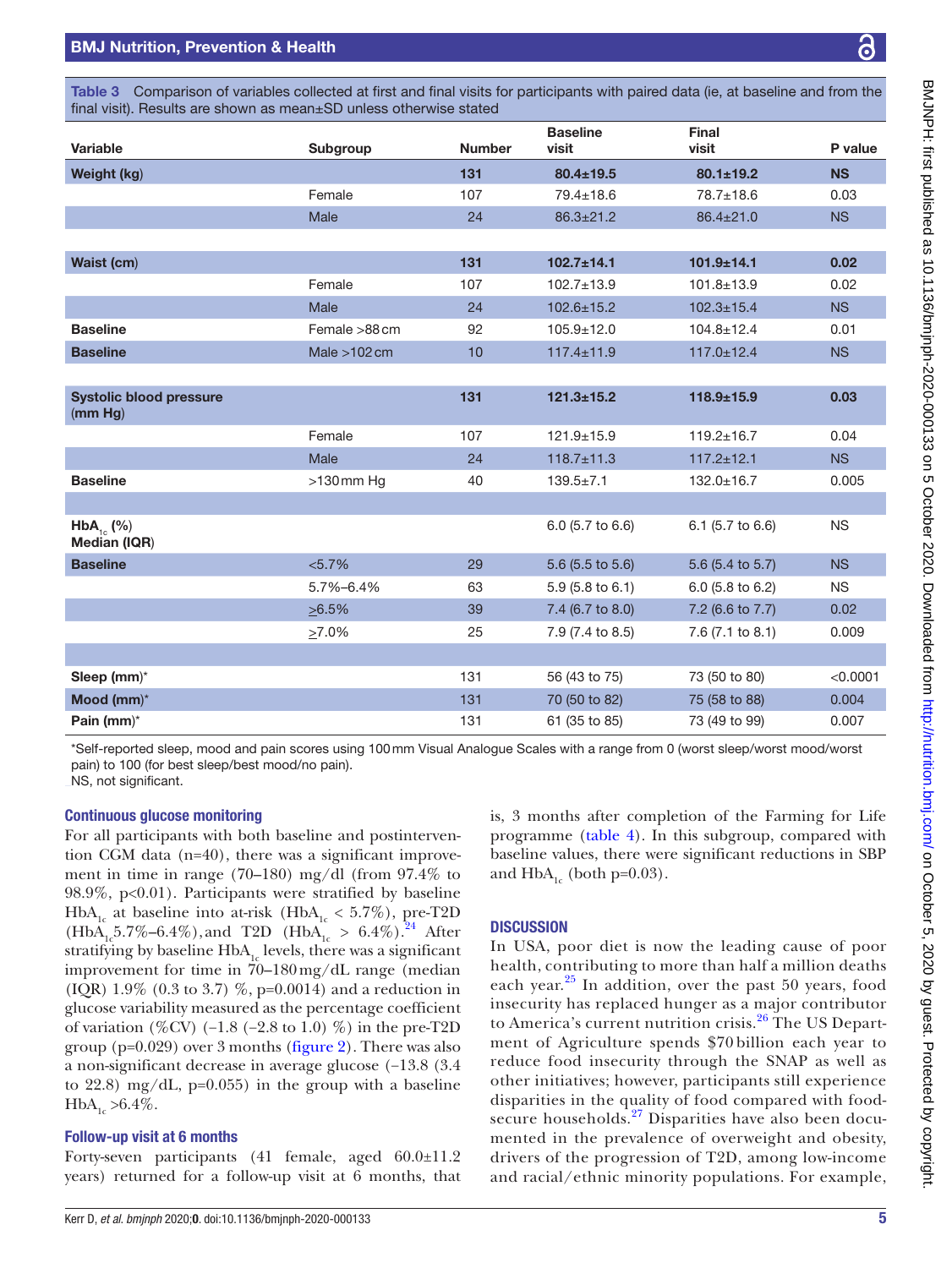

<span id="page-5-0"></span>Figure 2 Change in average glucose, glucose variability measured as the percentage coefficient of variation (%CV) and time in range (TIR) (70–180mg/dL) for n=40 participants wearing CGM at baseline and at 3 months. Participants are stratified by baseline HbA<sub>1c</sub> at baseline into at-risk (HbA<sub>1c</sub> < 5.7%), pre-T2D (HbA<sub>1c</sub> 5.7%–6.4%), and T2D (HbA<sub>1c</sub> > 6.4%). A positive value represents an increase of the CGM variable from baseline to 3 months, while a negative value represents a corresponding decrease. Results are shown as box plots (\*p<0.05, \*\*p<0.01). CGM, continuous glucose monitor; T2D, type 2 diabetes.

obesity and T2D are more common among Hispanic/ Latino adults compared with the background population.<sup>28 29</sup> For Hispanic/Latino adults living with T2D, we have shown recently that approximately 30% have an  $HbA_{1c}$  at or above 9%, putting them at risk of serious complications associated with the condition.<sup>[30](#page-7-28)</sup> There is evidence that Hispanics/Latinos in the USA consume a less healthful diet compared with other racial/ethnic groups due in part to less access to healthy foods, food insecurity and low socioeconomic status. The process of acculturation among Hispanic/Latinos may also be associated with suboptimal dietary choices, including low intake of fruits and vegetables.<sup>[31](#page-7-29)</sup>

Recently, interventions to improve eating behaviours through changes to the built environment have been reported, mainly in low-income neighbourhoods with poor access to affordable healthy food. The interventions have included creating farmers' markets, changing restaurant menus, and improving access to grocery and corner stores that sell affordable fresh fruits and vegetables. Overall, the results suggest that

solely changing the food environment may not necessarily improve eating behaviours for at-risk communities.<sup>32</sup> Here, we provided medical prescriptions, signed by a qualified practitioner and at no cost, to adults with or at risk of T2D to improve immediate access to fresh vegetables. The participants were predominantly Hispanic/Latino adults with low levels of acculturation. Over 3 months, we saw improvements in a number of cardiovascular and glycaemic metrics as well as self-reported benefits in participants' sleep, mood and pain scores. We also found reductions in tortilla and soda consumption. Food security improved over the same time period, as well. There was a reduction in SBP, most notable in the group with a baseline value  $\geq$ 130 mm Hg, a threshold risk for hyperten-sion.<sup>[18](#page-7-17)</sup> Similarly, in the subgroup with a baseline  $HbA_{1c}$  $\geq 7.0\%$ , HbA<sub>1s</sub> also fell significantly over the same time period. Although overall weight did not change, there was a significant reduction among female participants. There was also an improvement in waist circumference for the full study population, as well as for women with high-risk baseline waist measurements  $>88 \text{ cm.}^{33}$  The mechanisms for the improvement in SBP are unknown but may have been a consequence of lower sodium consumption, with vegetables potentially replacing more processed food. Both tortillas and soda are popular in Hispanic/Latino culture,  $3435$ and the improvement in glycaemia again may have been a result of the self-reported lower consumption of these products as vegetable consumption increased. Elsewhere, others have shown that improving access to fresh vegetables is associated with lowering of  $HbA_{1c}$ levels; $36 \frac{37}{7}$  however, in those studies, the vegetable interventions were supplemented with diabetes and/ or nutrition education. In this study, neither diabetes nor nutrition education was provided. It was notable that in this study, self-reported wastage of vegetables was below the estimated average for food waste in  $USA.<sup>38</sup>$  $USA.<sup>38</sup>$  $USA.<sup>38</sup>$ 

Plant-based dietary patterns which encourage increased consumption of vegetables, fruits, whole grains, legumes and nuts may be beneficial in the prevention of  $T2D<sup>39</sup>$  $T2D<sup>39</sup>$  $T2D<sup>39</sup>$  In this study, we found significant improvements in  $HbA_{1c}$  levels in those with a baseline value above 6.4% and 7.0**%**, and an improvement in time in range 70–180 mg/dL in those using CGM. The mechanisms involved are unknown but may, in addition to the reduction in soda and tortilla

<span id="page-5-1"></span>

| Variables collected on participants returning for a visit 3 months after completing the Farming for Life programme.<br>Table 4<br>Results are shown as mean+SD unless otherwise stated |                     |                    |                      |  |  |
|----------------------------------------------------------------------------------------------------------------------------------------------------------------------------------------|---------------------|--------------------|----------------------|--|--|
| Variable                                                                                                                                                                               | Baseline visit n=47 | Final visit $n=47$ | 6-month visit $n=47$ |  |  |
| Waist circumference (cm)                                                                                                                                                               | $102.1 \pm 15.5$    | $100.8 \pm 13.9$   | $100.8 \pm 13.7$     |  |  |
| Systolic blood pressure                                                                                                                                                                | $121.2 \pm 13.1$    | $119.5 \pm 18.7$   | $117.1 \pm 13.3^*$   |  |  |
| $HbA_{1}$ (%) median (IQR)                                                                                                                                                             | $6.1$ (5.7 to 6.8)  | $6.0$ (5.7 to 6.7) | 5.9 (5.6 to 6.7)*    |  |  |

 $*p=0.03$ .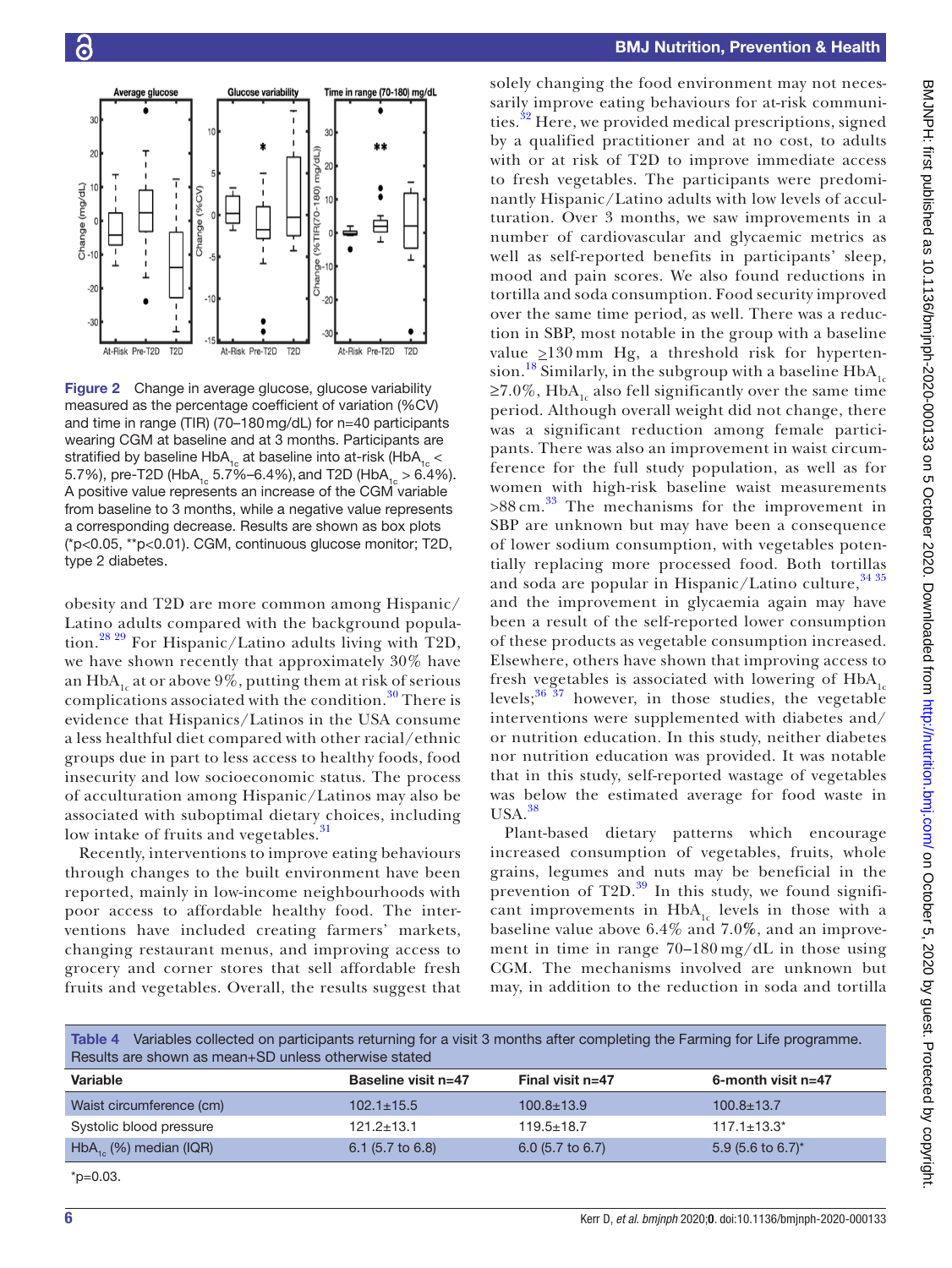use, also be related to increased consumption of fibre, antioxidants and sulforaphane.<sup>39</sup>  $40 \text{ In}$  comparing CGM variables at baseline versus 3 months after  $HbA_{1c}$ stratification, we also observed modest improvements in time in range between 70–180 mg/dL and glucose variability in the pre-T2D group, although the sample sizes of the stratified groups were small. It is also noteworthy that published guidelines for the interpretation of CGM data have been based on profiles from individuals with type 1 diabetes and those with insulintreated  $T2D.<sup>23</sup>$  Our data suggest there may be a need to update guidelines for populations at risk for T2D and with non-insulin treated T2D such as those investigated here.

We found marked improvements in self-reported measures of sleep, mood and pain. Although this may have been related to less food insecurity, we cannot exclude direct effects from increasing vegetable consumption or a change in the consumption of other foods and beverages. In this study we did not measure consumption of processed and ultraprocessed foods. However, it is recognised that with acculturation, the overall proportion of energy obtained from less healthy foods increases.[31 41](#page-7-29) Food insecurity is known to be associated with mental health challenges including depression and stress. $42$  A recent study has suggested that reducing processed food consumption can have psychological benefits.[43](#page-7-37) Similarly, reducing soda consumption may also have a central effect on mood and other variables through the effects of caffeine in the drinks.<sup>[44](#page-7-38)</sup>

#### Limitations of the study

The main limitation of this study was the absence of a control group. Although we cannot rule out an effect of regression to the mean to explain some of the changes in variables, participants did report increased consumption of vegetables and, in the subgroup attending for an additional visit 3 months after the end of the study, there were continued improvements in  $HbA<sub>1c</sub>$  and SBP compared with baseline. We also have no specific data on participant storage, preparation or consumption of the vegetables, and it is recognised that food choices are influenced by acculturation, cultural practices and food preferences. It is noteworthy that the colour of produce appears to be important for Hispanic/Latino adults.<sup>[45](#page-7-39)</sup> It is not known whether our findings would be different if we had provided nutrition education. We also used self-reported data without methods to prove validity of the data and whether information was erroneous or misremembered. As mentioned earlier, the comparison of CGM data stratified into subgroups was limited by sample size. Participants did not have access to their real-time glucose levels and therefore it is not known whether unblinded CGM data would have had an impact on participant food preferences and behaviour. Finally, the majority of our participants were female and Hispanic/Latino. We do not

know if our findings would be applicable to other US minority populations, especially if the sample size were increased to include more women.

In conclusion, improving access to fresh vegetables through the use of medical prescriptions for vegetables was associated with clinically relevant improvements in cardiometabolic risk factors and well-being for predominantly Hispanic/Latino adults with or at risk of T2D. Recently, there have been proposals to increase the use of this 'Produce Rx' approach to reduce food insecurity and also improve the quality of the American diet. $25$  Our findings yield evidence suggesting that providing economic incentives by using healthy food prescriptions will have significant health gains and be highly cost-effective for USA.<sup>[11](#page-7-10)</sup> Going forward, it makes sense to consider strengthening the relationship between the health and agriculture sectors and to consider food-based approaches to address the growing burden of chronic disease in America.

#### Twitter David Kerr [@godiabetesmd](https://twitter.com/godiabetesmd)

Acknowledgements The authors thank Abbott Diabetes Care for providing the Freestyle Libre sensors and readers that provided continuous glucose monitoring for this study.

Contributors DK conceived the idea for the study and is guarantor. AL, WB and NG contributed to the protocol development, IRB approval and the conception and design of the work. MK, AL and CC were involved in the recruitment and retention of participants, and data collection. WB, DK, AS and SB performed data analyses. AS supervised SB in the design of the CGM analysis framework. SB built the CGM analysis framework, performed statistical analysis and created the figures. AS and SB undertook analyses of the CGM data. DK drafted the manuscript. All authors contributed to manuscript review and revisions.

Funding Funding for Farming for Life during the study period was provided by the US Department of Agriculture (Grant number: 2018-33800-28404). We would also like to acknowledge funding support from the Hearst Foundation, the Mosher Foundation, Sun Life Financial, the St. Francis Foundation and the Blooming Prairie Foundation. AS and SB were supported by the NSF Engineering Research Center for Precise Advanced Technologies and Health Systems for Underserved Populations (PATHS-UP) (Award #1648451).

Competing interests None declared.

Patient consent for publication Not required.

Ethics approval Independent Review Board (Advarra IRB).

Provenance and peer review Not commissioned; externally peer reviewed.

Data availability statement Data are available upon reasonable request. The investigators agree to share de-identified individual participant data that underlie the results reported in this article, the statistical analysis plan and the study protocol with academic researchers beginning 3 months after publication and ending 5 years following article publication. Proposals should be directed to dkerr@ sansum.org. To gain access, data requestors will need to sign a data access agreement.

Open access This is an open access article distributed in accordance with the Creative Commons Attribution Non Commercial (CC BY-NC 4.0) license, which permits others to distribute, remix, adapt, build upon this work non-commercially, and license their derivative works on different terms, provided the original work is properly cited, appropriate credit is given, any changes made indicated, and the use is non-commercial. See: [http://creativecommons.org/licenses/by-nc/4.0/.](http://creativecommons.org/licenses/by-nc/4.0/)

#### ORCID iDs

David Kerr <http://orcid.org/0000-0003-1335-1857> Souptik Barua<http://orcid.org/0000-0002-1675-8874> Namino Glantz <http://orcid.org/0000-0002-3007-3839> Wendy Bevier<http://orcid.org/0000-0003-1355-3432>